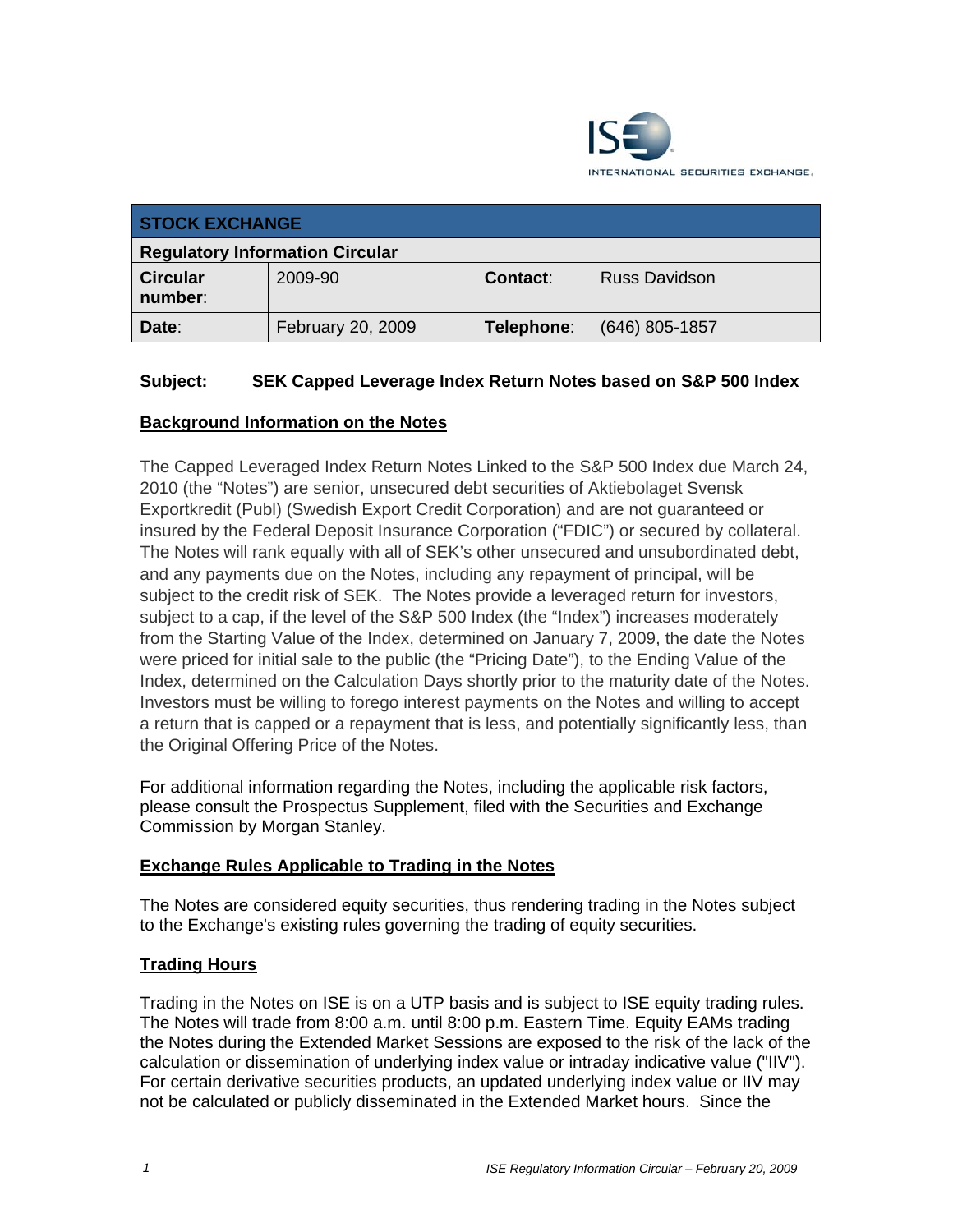underlying index value and IIV are not calculated or widely disseminated during Extended Market hours, an investor who is unable to calculate implied values for certain derivative securities products during Extended Market hours may be at a disadvantage to market professionals.

### **Trading Halts**

ISE will halt trading in the Shares of a Trust in accordance with ISE Rule 2101(a)(2)(iii). The grounds for a halt under this Rule include a halt by the primary market because it stops trading the Shares and/or a halt because dissemination of the IIV or applicable currency spot price has ceased, or a halt for other regulatory reasons. In addition, ISE will stop trading the Shares of a Trust if the primary market de-lists the Shares.

#### **Delivery of a Prospectus**

Pursuant to federal securities laws, investors purchasing Shares must receive a prospectus prior to or concurrently with the confirmation of a transaction. Investors purchasing Shares directly from the Fund (by delivery of the Deposit Amount) must also receive a prospectus.

Prospectuses may be obtained through the Distributor or on the Fund's website. The Prospectus does not contain all of the information set forth in the registration statement (including the exhibits to the registration statement), parts of which have been omitted in accordance with the rules and regulations of the SEC. For further information about the Fund, please refer to the Trust's registration statement.

**This Regulatory Information Circular is not a statutory Prospectus. Equity EAMs should consult the Trust's Registration Statement, SAI, Prospectus and the Fund's website for relevant information.**